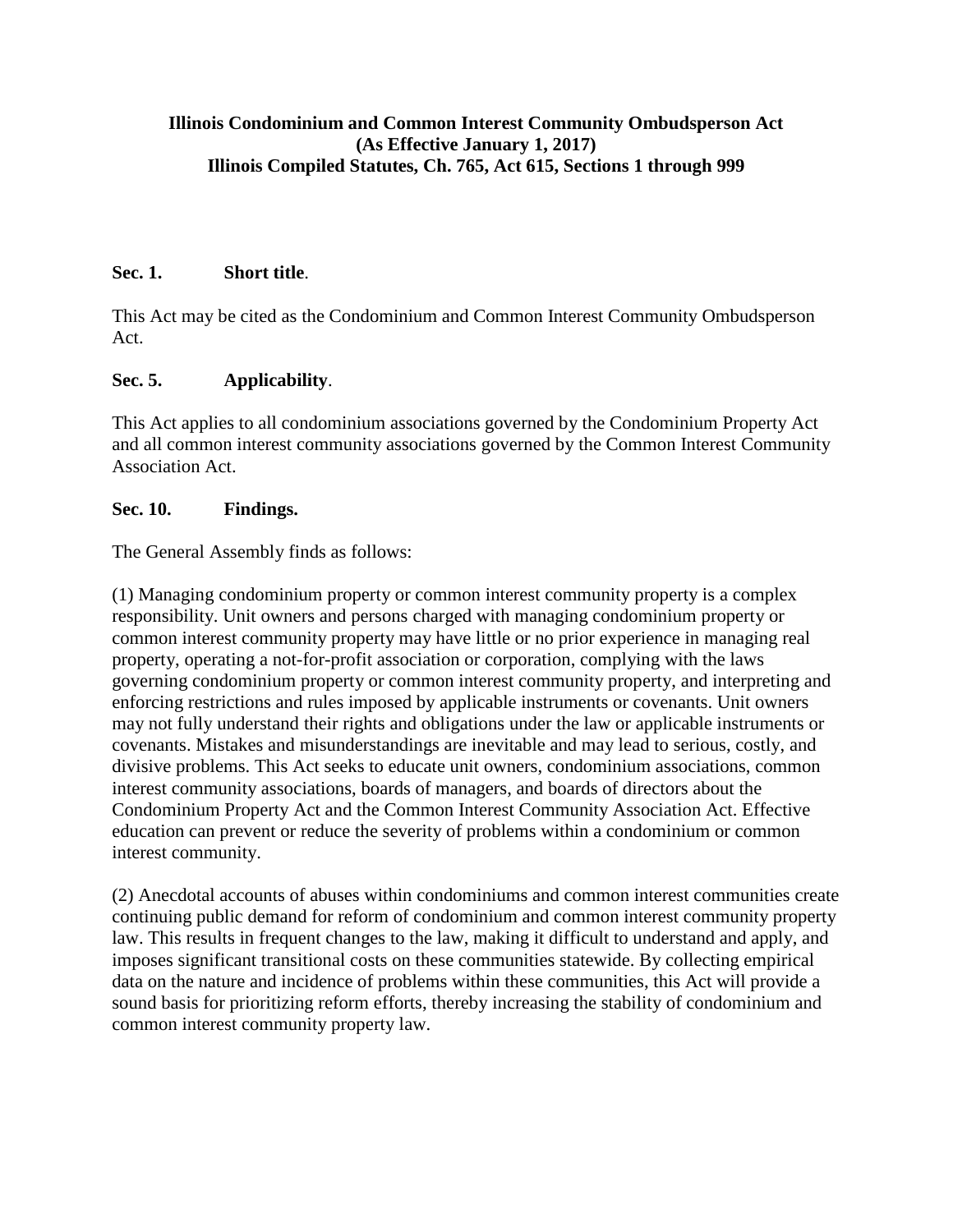#### **Sec. 15**. **Definitions.**

As used in this Act:

"Association" means a condominium association or common interest community association as defined in this Act.

"Board of managers" or "board of directors" means:

(1) a common interest community association's board of managers or board of directors, whichever is applicable; or

(2) a condominium association's board of managers or board of directors, whichever is applicable.

"Common interest community" means a property governed by the Common Interest Community Association Act.

"Common interest community association" has the meaning ascribed to it in Section 1-5 of the Common Interest Community Association Act.

"Condominium" means a property governed by the Condominium Property Act.

"Condominium association" means a unit owners' association as defined in subsection (o) of Section 2 of the Condominium Property Act or a master association as defined in subsection (u) of Section 2 of the Condominium Property Act.

"Declaration" has the meaning ascribed to it in:

- (1) Section 1-5 of the Common Interest Community Association Act; or
- (2) Section 2 of the Condominium Property Act.

"Department" means the Department of Financial and Professional Regulation.

"Director" means the Director of the Division of Real Estate.

"Division" means the Division of Real Estate within the Department of Financial and Professional Regulation.

"Office" means the Office of the Condominium and Common Interest Community Ombudsperson established under Section 20 of this Act.

"Ombudsperson" means the Condominium and Common Interest Community Ombudsperson named under Section 20 of this Act.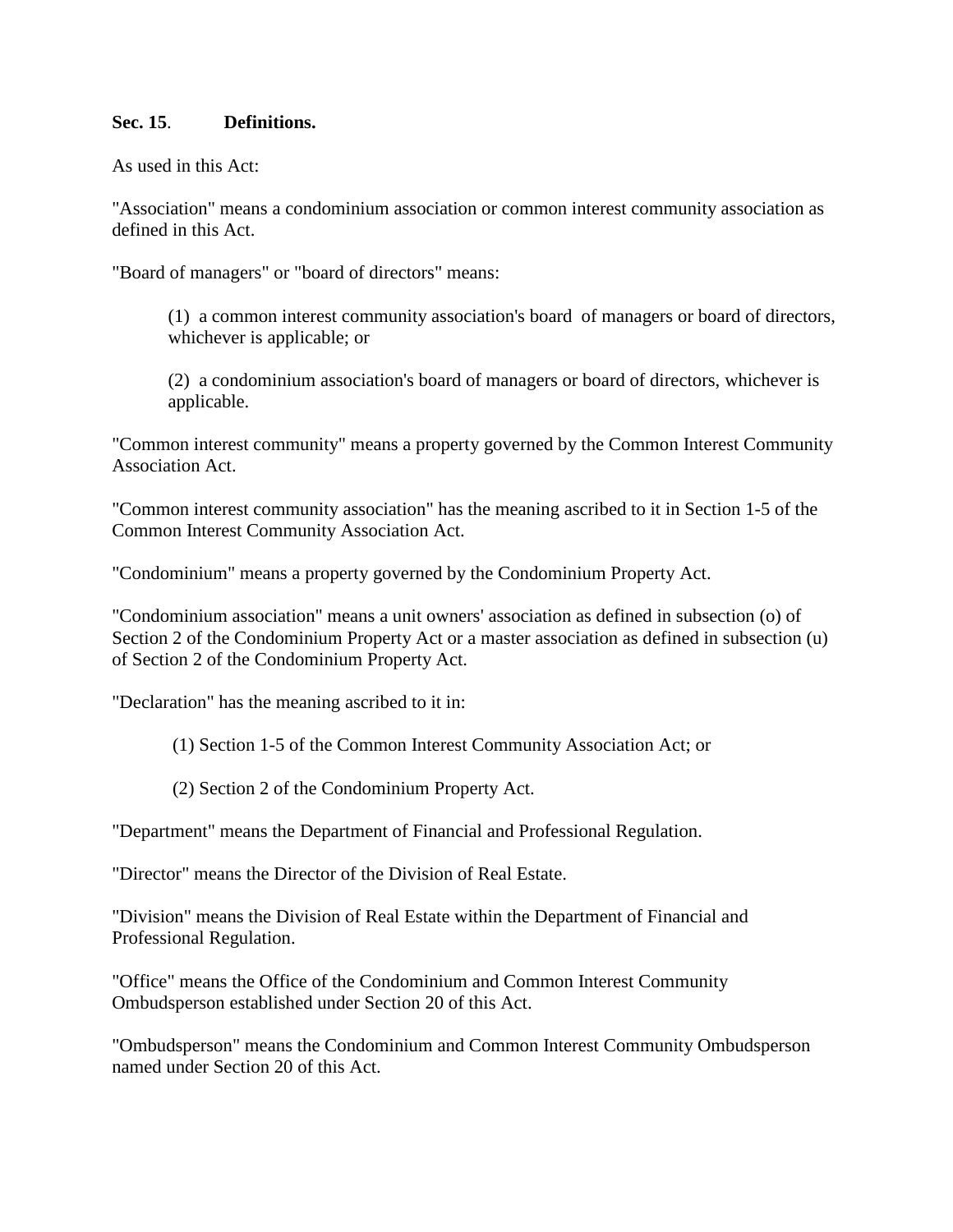"Person" includes a natural person, firm, association, organization, partnership, business trust, corporation, limited liability company, or public entity.

"Secretary" means the Secretary of the Department of Financial and Professional Regulation.

"Unit" means a part of the condominium property or common interest community property designed and intended for any type of independent use.

"Unit owner" has the meaning ascribed to it in:

- (1) subsection (g) of Section 2 of the Condominium Property Act; or
- (2) Section 1-5 of the Common Interest Community Association Act.

## **Sec. 20**. **Office of the Condominium and Common Interest Community Ombudsperson**.

(a) There is created in the Division of Real Estate within the Department of Financial and Professional Regulation, under the supervision and control of the Secretary, the Office of the Condominium and Common Interest Community Ombudsperson.

(b) The Department shall name an Ombudsperson and other persons as necessary to discharge the requirements of this Act. The Ombudsperson shall have the powers delegated to him or her by the Department, in addition to the powers set forth in this Act.

(c) Neither the Ombudsperson nor the Department shall have any authority to consider matters that may constitute grounds for charges or complaints under the Illinois Human Rights Act or that are properly brought before the Department of Human Rights or the Illinois Human Rights Commission, before a comparable department or body established by a county, municipality, or township pursuant to an ordinance prohibiting discrimination and established for the purpose of investigating and adjudicating charges or complaints of discrimination under the ordinance, or before a federal agency or commission that administers and enforces federal anti-discrimination laws and investigates and adjudicates charges or complaints of discrimination under such laws.

(d) Information and advice provided by the Ombudsperson has no binding legal effect and is not subject to the provisions of the Illinois Administrative Procedure Act.

# **Sec. 25**. **Training and education**.

On or before July 1, 2017, the Ombudsperson shall offer training, outreach, and educational materials, and may arrange for the offering of courses to unit owners, associations, boards of managers, and boards of directors in subjects relevant to: (i) the operation and management of condominiums and common interest communities; and (ii) the Condominium Property Act and the Common Interest Community Association Act.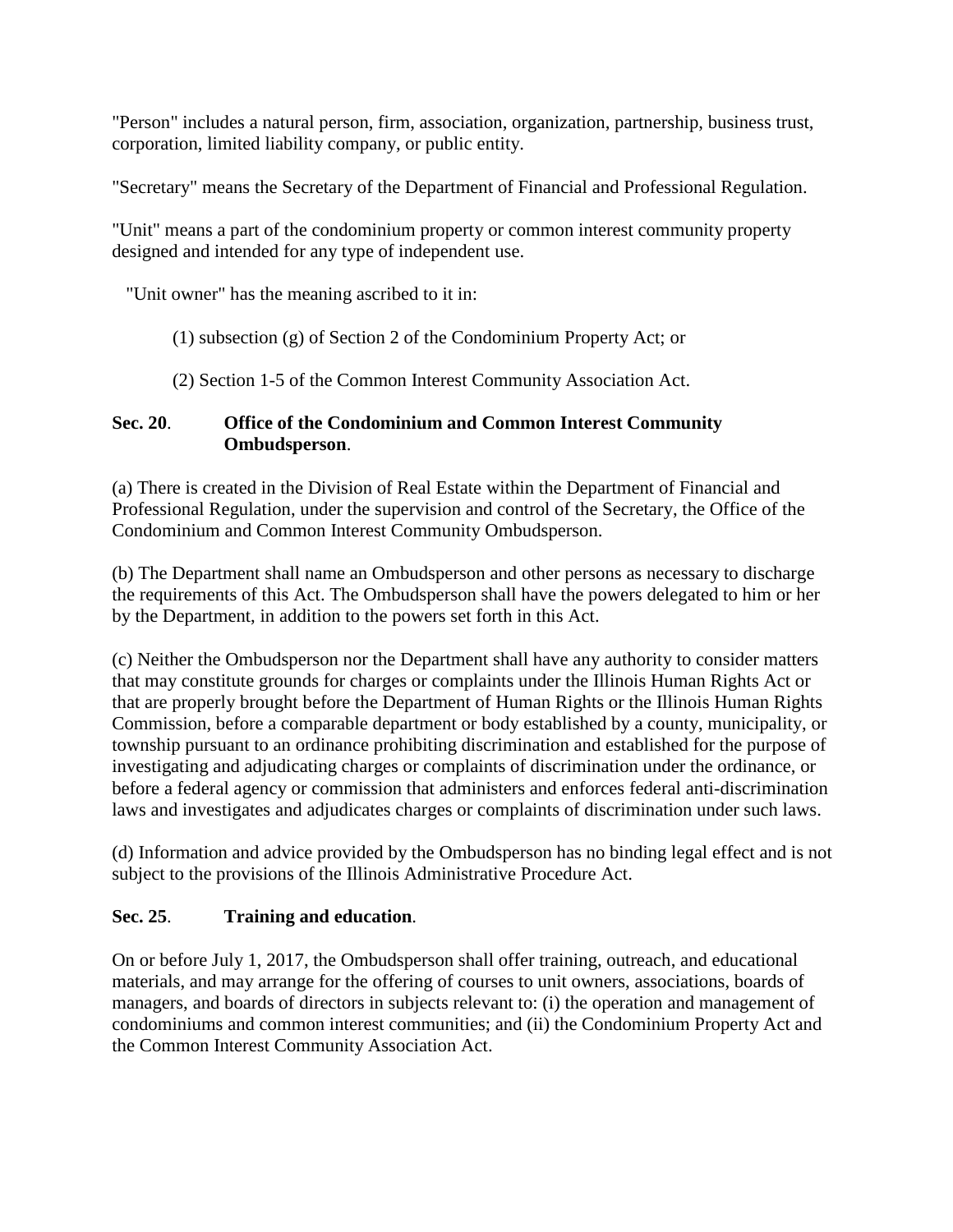### **Sec. 30**. **Website; toll-free number.**

(a) The Office shall maintain on the Department's website the following information:

(1) the text of this Act, the Condominium Property Act, the Common Interest Community Association Act, and any other statute, administrative rule, or regulation that the Ombudsperson determines is relevant to the operation and management of a condominium association or common interest community association;

(2) information concerning non-judicial resolution of disputes that may arise within a condominium or common interest community, including, but not limited to, alternative dispute resolution programs and contacts for locally-available dispute resolution programs;

(3) a description of the services provided by the Ombudsperson and information on how to contact the Ombudsperson for assistance; and

(4) any other information that the Ombudsperson determines is useful to unit owners, associations, boards of managers, and boards of directors.

(b) The Office may make available during regular business hours a statewide toll-free telephone number to provide information and resources on matters relating to condominium property and common interest community property.

### **Sec. 35. Written policy for resolving complaints.**

(a) Each association, except for those outlined in subsection (b) of this Section, shall adopt a written policy for resolving complaints made by unit owners. The association shall make the policy available to all unit owners upon request. The policy must include:

(1) a sample form on which a unit owner may make a complaint to the association;

(2) a description of the process by which complaints shall be delivered to the association;

(3) the association's timeline and manner of making final determinations in response to a unit owner's complaint; and

(4) a requirement that the final determination made by the association in response to a unit owner's complaint be:

(i) made in writing;

(ii) made within 180 days after the association received the unit owner's original complaint; and

(iii) marked clearly and conspicuously as "final".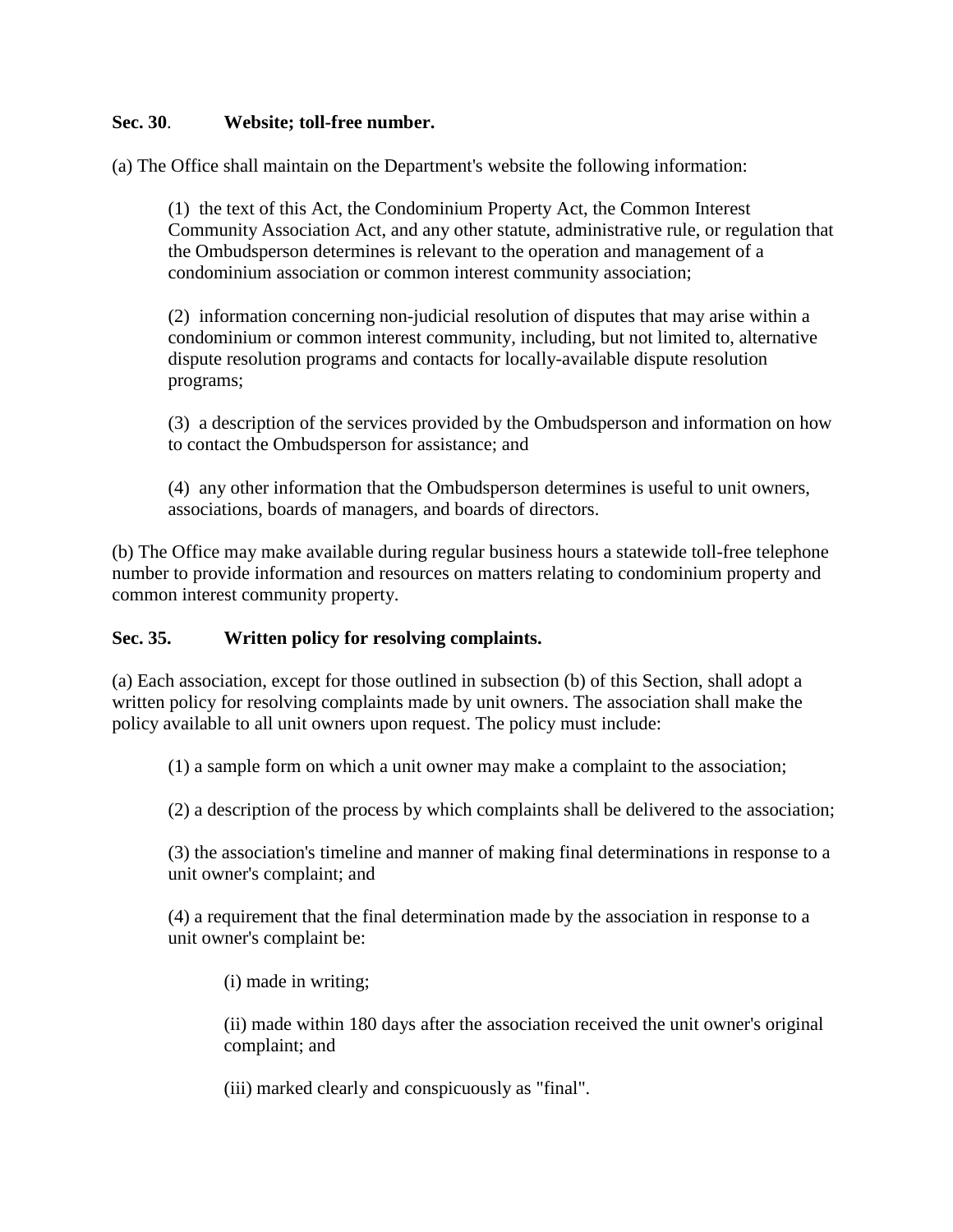(b) Common interest community associations exempt from the Common Interest Community Association Act are not required to have a written policy for resolving complaints.

(c) No later than January 1, 2019, associations, except for those identified in subsection (b) of this Section, must establish and adopt the policy required under this Section.

(d) Associations first created after January 1, 2019, except for those identified in subsection (b) of this Section, must establish and adopt the policy required under this Section within 180 days following creation of the association.

(e) A unit owner may not bring a request for assistance under Section 40 of this Act for an association's lack of or inadequacy of a written policy to resolve complaints, but may notify the Department in writing of the association's lack of or inadequacy of a written policy.

### **Sec. 40. Dispute resolution.**

(a) Beginning on July 1, 2020, and subject to appropriation, unit owners meeting the requirements of this Section may make a written request, as outlined in subsection (f) of this Section, to the Ombudsperson for assistance in resolving a dispute between a unit owner and an association that involves a violation of the Condominium Property Act or the Common Interest Community Association Act.

(b) The Ombudsperson shall not accept requests for resolutions of disputes with community association managers, supervising community association managers, or community association management firms, as defined in the Community Association Manager Licensing and Disciplinary Act.

(c) The Ombudsperson shall not accept requests for resolutions of disputes for which there is a pending complaint filed in any court or administrative tribunal in any jurisdiction or for which arbitration or alternative dispute resolution is scheduled to occur or has previously occurred.

(d) The assistance described in subsection (a) of this Section is available only to unit owners. In order for a unit owner to receive the assistance from the Ombudsperson described in subsection (a) of this Section, the unit owner must:

> (1) owe no outstanding assessments, fees, or funds to the association, unless the assessments, fees, or funds are central to the dispute;

> (2) allege a dispute that was initiated, or initially occurred, within the 2 calendar years preceding the date of the request;

(3) have made a written complaint pursuant to the unit owner's association's complaint policy, as outlined in Section 35, which alleged violations of the Condominium Property Act or the Common Interest Community Association Act;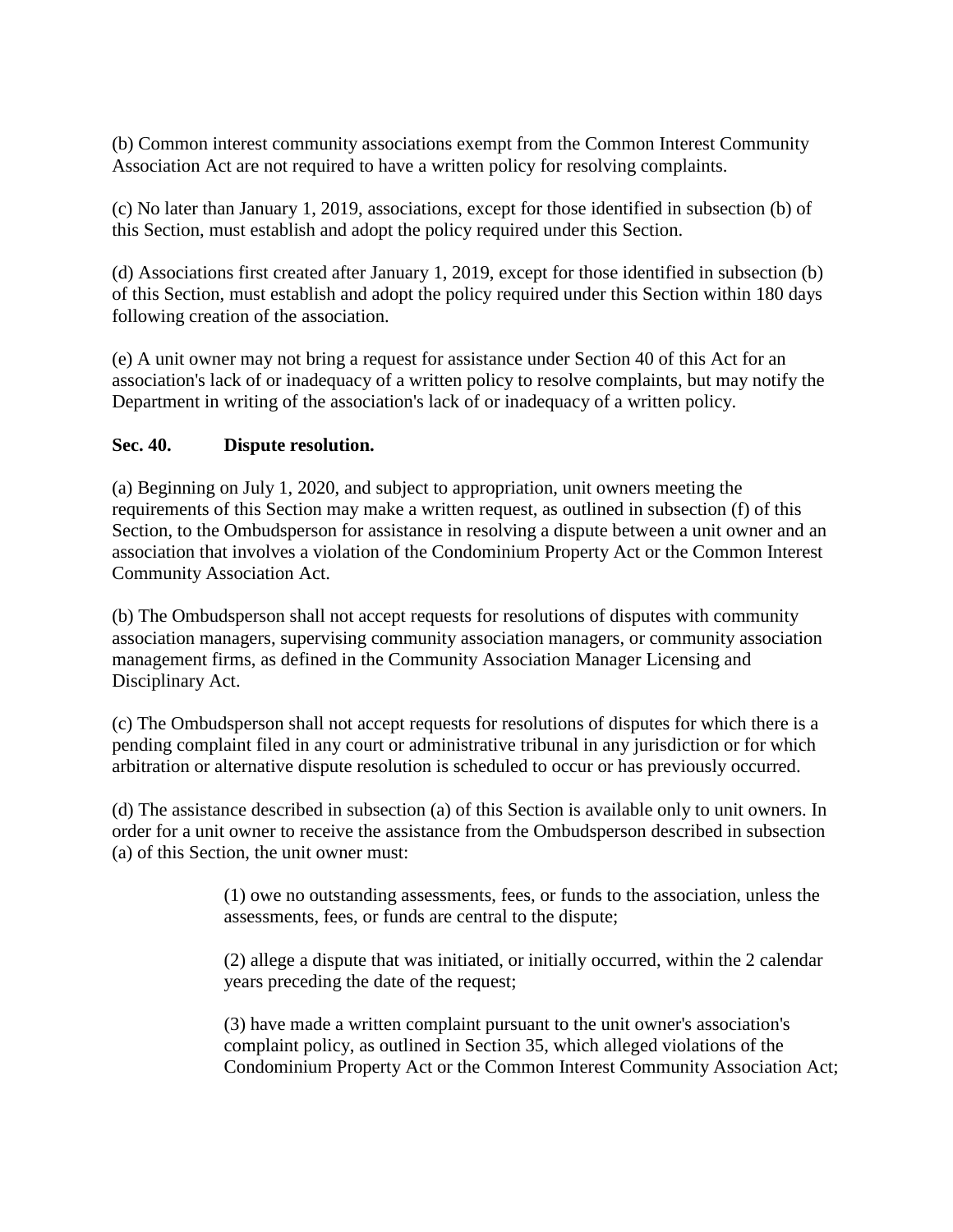(4) have received a final and adverse decision from the association and attach a copy of the association's final adverse decision marked "final" to the request to the Ombudsperson; and

(5) have filed the request within 30 days after the receipt of the association's final adverse decision.

(e) A unit owner who has not received a response, marked "final", to his or her complaint from the association within a reasonable time may request assistance from the Ombudsperson pursuant to subsection (a) of this Section if the unit owner meets the requirements of items (1), (2), and (3) of subsection (d) of this Section. A unit owner may not request assistance from the Ombudsperson until at least 90 days after the initial written complaint was submitted to the association. The Ombudsperson may decline a unit owner's request for assistance on the basis that a reasonable time has not yet passed.

(f) The request for assistance shall be in writing, on forms provided electronically by the Office, and include the following:

(1) the name, address, and contact information of the unit owner;

(2) the name, address, and contact information of the association;

(3) the applicable association governing documents unless the absence of governing documents is central to the dispute;

(4) the date of the final adverse decision by the association;

(5) a copy of the association's written complaint policy required under Section 35 of this Act;

(6) a copy of the unit owner's complaint to the association with a specific reference to the alleged violations of the Condominium Property Act or the Common Interest Community Association Act;

(7) documentation verifying the unit owner's ownership of a unit, such as a copy of a recorded deed or other document conferring title; and

(8) a copy of the association's adverse decision marked "final", if applicable.

(g) On receipt of a unit owner's request for assistance that the Department determines meets the requirements of this Section, the Ombudsperson shall, within the limits of the available resources, confer with the interested parties and assist in efforts to resolve the dispute by mutual agreement of the parties.

(h) The Ombudsperson shall assist only opposing parties who mutually agree to participate in dispute resolution.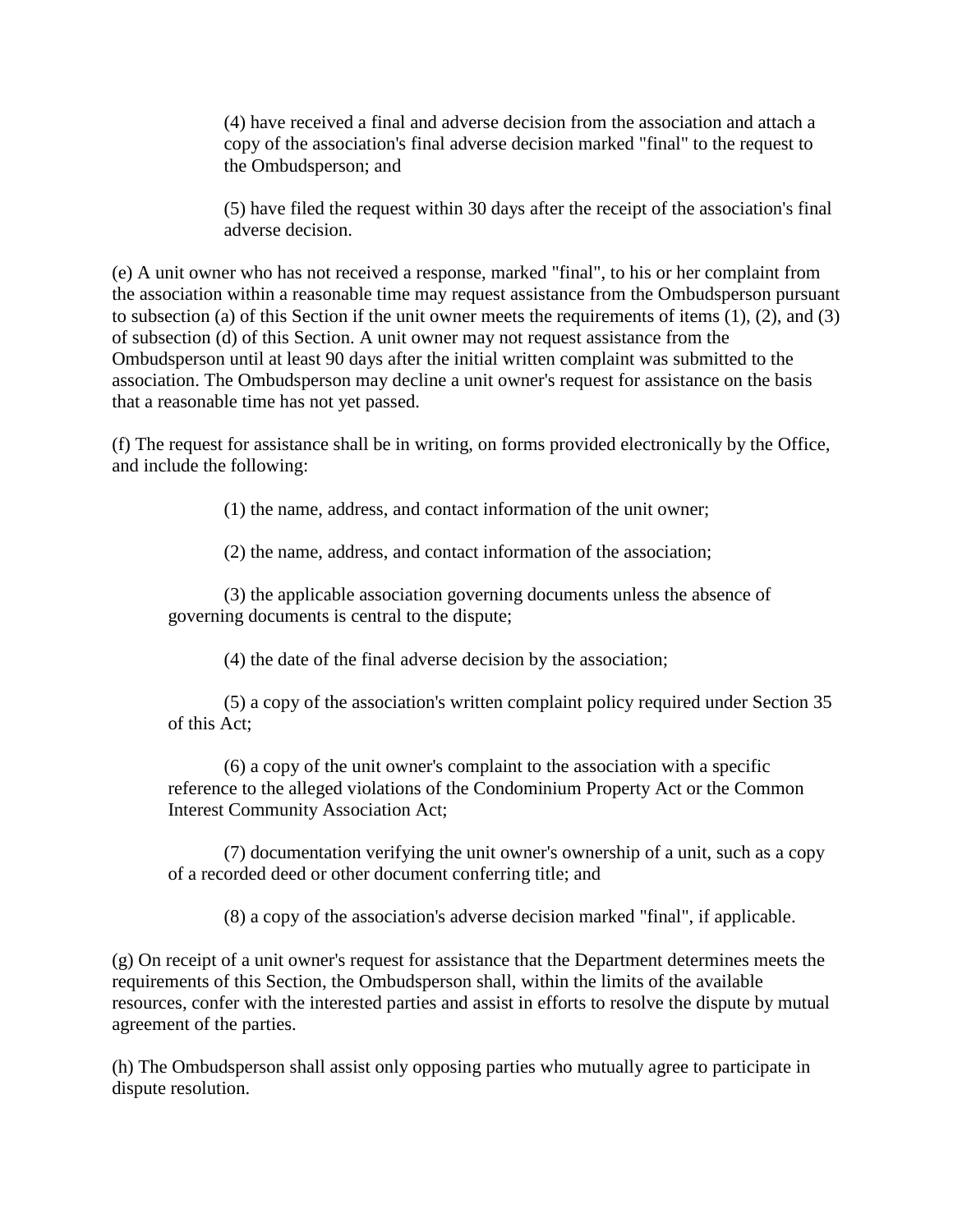(i) A unit owner is limited to one request for assistance per dispute. The meaning of dispute is to be broadly interpreted by the Department.

(j) The Department has the authority to determine whether or not a final decision is adverse under paragraph (4) of subsection (d) of this Section.

(k) The Department shall, on or before July 1, 2020, establish rules describing the time limit, method, and manner for dispute resolution.

(l) (Blank).

# **Sec. 45. Confidentiality.**

(a) All information collected by the Department in the course of addressing a request for assistance or for any other purpose pursuant to this Act shall be maintained for the confidential use of the Department and shall not be disclosed. The Department shall not disclose the information to anyone other than law enforcement officials or regulatory agencies that have an appropriate regulatory interest as determined by the Secretary. Information and documents disclosed to a federal, State, county, or local law enforcement agency shall not be disclosed by that agency for any purpose to any other agency or person.

(b) A request for information made to the Department, or the Ombudsperson, under this Act does not constitute a request under the Freedom of Information Act.

(c) The confidentiality provisions of this Section do not extend to educational, training, and outreach material, statistical data, or operational information maintained by the Department in administering this Act.

# **Sec. 50**. **Reports.**

(a) The Department shall submit an annual written report on the activities of the Office to the General Assembly. The Department shall submit the first report no later than July 1, 2018. Beginning in 2019, the Department shall submit the report no later than October 1 of each year. The report shall include all of the following:

> (1) annual workload and performance data, including (i) the number of requests for information; (ii) training, education, or other information provided; (iii) the manner in which education and training was conducted; and (iv) the staff time required to provide the training, education, or other information. For each category of data, the report shall provide subtotals based on the type of question or dispute involved in the request; and

(2) where relevant information is available, analysis of the most common and serious types of concerns within condominiums and common interest